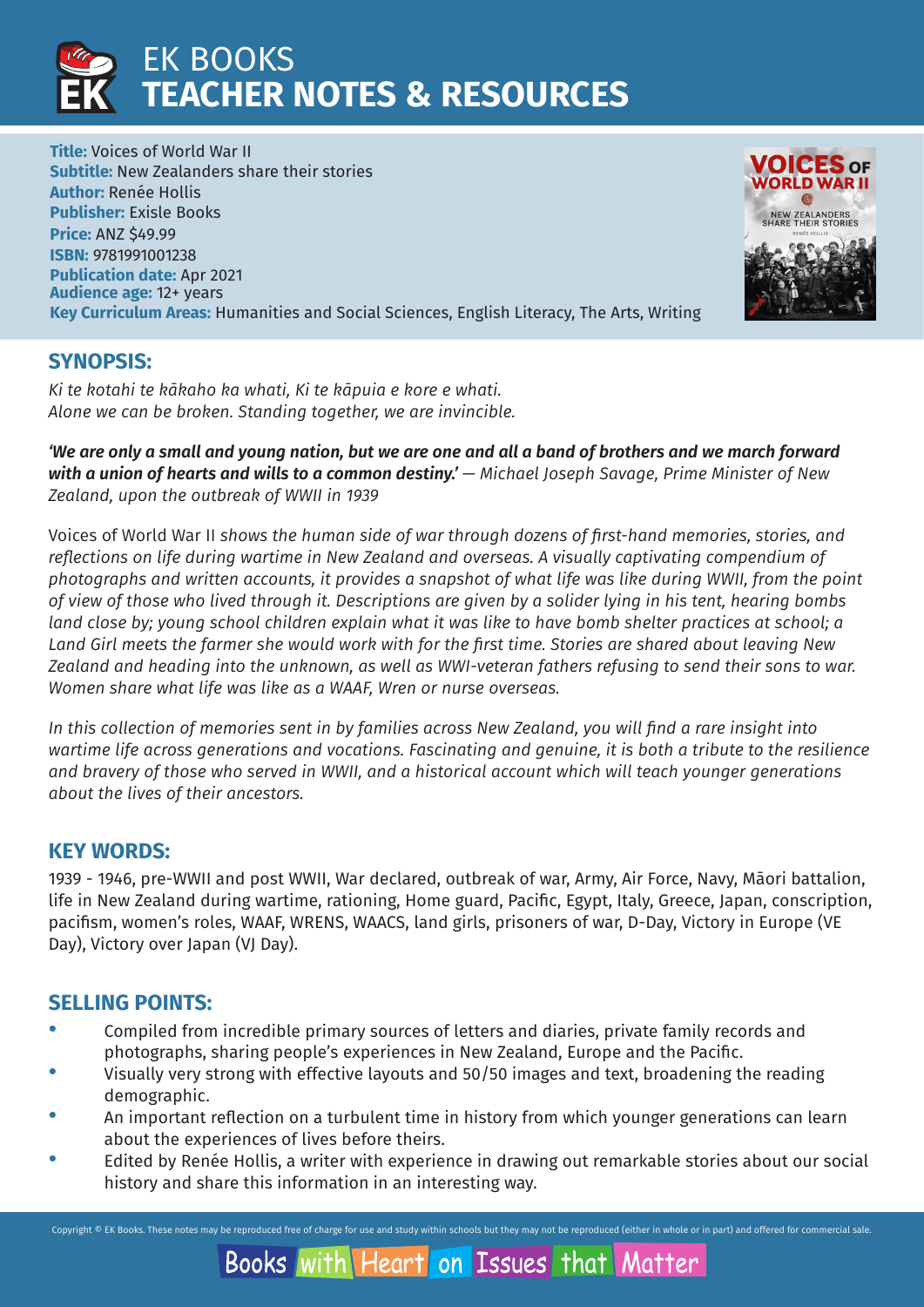

## **NEW ZEALAND CURRICULUM:**

Aotearoa New Zealand's Histories Strands: Whakapapa me te whanaungatanga | Culture and identity Tino rangatiratanga me te kāwanatanga | Government and organisation

#### **Know: Changing views on conflict**

Aotearoa New Zealand's participation in international conflicts over time reflects our changing view of our country's place in the world and our identity. Our remembrance of these conflicts and our honouring of those involved has evolved over time (e.g., the Crown apologised to Vietnam War veterans and their families for the way their service was not recognised).

#### **Understand: Relationships and connections between people and across boundaries have shaped the course of Aotearoa New Zealand's histories**

People in Aotearoa New Zealand have been connected locally, nationally, and globally through voyaging, discovery, trade, aid, conflict, and creative exchanges. This has led to the adoption of new ideas and technologies, political institutions and alliances, and social movements.

#### **Do: Identifying sources and perspectives**

I can use historical sources with differing perspectives and contrary views (including those that challenge my own interpretation), giving deliberate attention to mātauranga Māori sources. I can recognise that the sources available may not capture and fairly represent the diversity of people's experiences.

#### **Interpreting past experiences, decisions, and actions**

I can make informed ethical judgements about people's actions in the past, basing them on historical evidence and giving careful consideration to the complex predicaments people faced, what they knew and expected, the attitudes and values of the times, and my own attitudes and values.

## **AUSTRALIAN CURRICULUM:**

Humanities and Social Sciences

#### **Understand how modern history works | Modern Nations in the 20th century.**

By the end of this unit, students:

- Understand the characteristics of modern nations, the internal divisions and external threats that they encountered, and the different experiences of individuals and groups within those states.
- Understand the significance of the changes experienced by modern nations and the different paths of development they have taken.
- Apply key concepts as part of a historical inquiry, including evidence, continuity and change, cause and effect, significance, empathy, perspectives and contestability.
- Use historical skills to investigate the history of selected nations, frame questions for research, determine the reliability and usefulness of sources and evidence, explore different interpretations of the past, and use a range of evidence to analyse interpretations and representations, and communicate historical arguments.

#### **Perspectives and interpretations**

Identify and analyse the perspectives of people from the past.

#### **Elaborations**

Identify and analyse different historical interpretations (including their own).

Copyright © EK Books. These notes may be reproduced free of charge for use and study within schools but they may not be reproduced (either in whole or in part) and offered for commercial sale.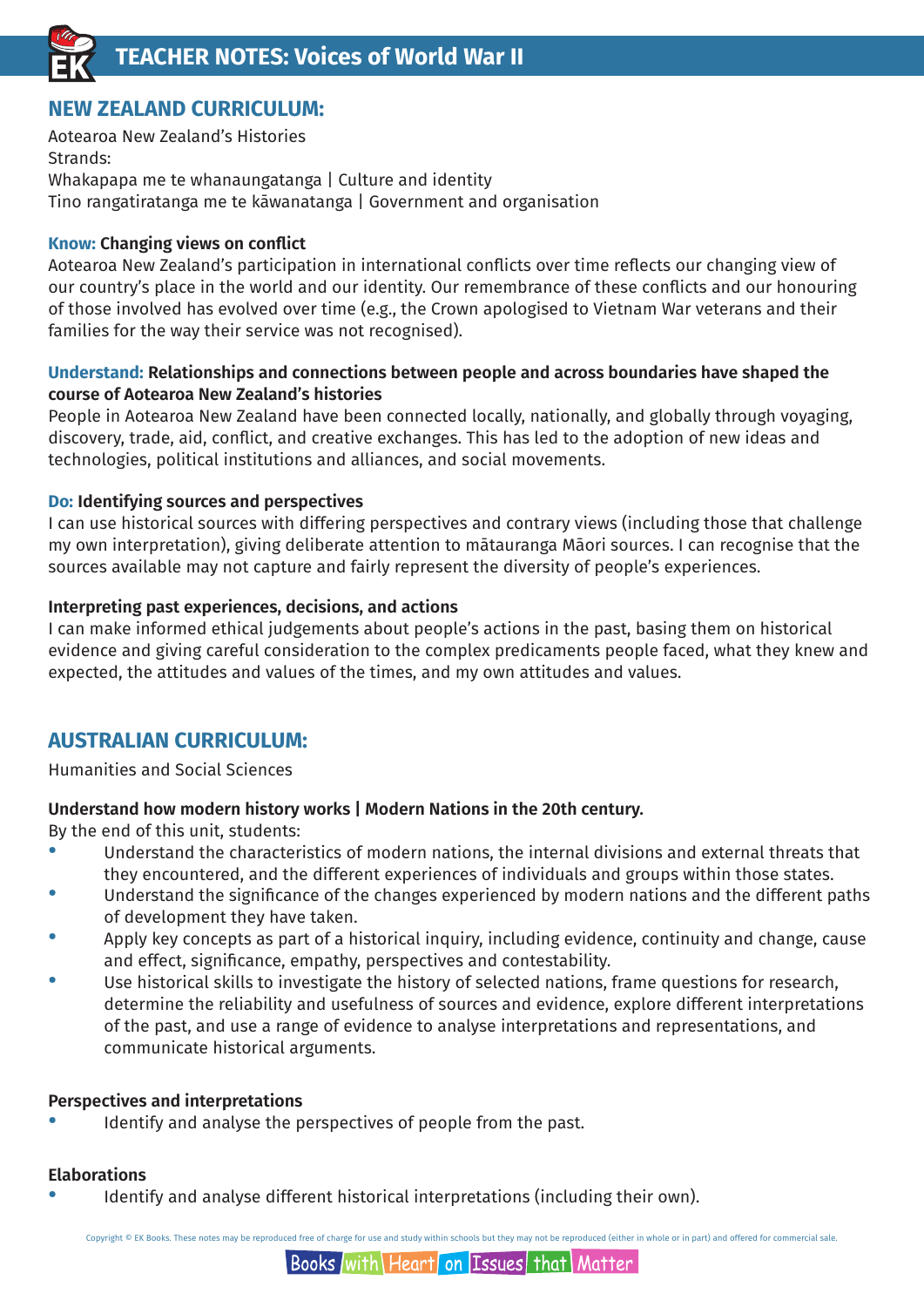

## **TEACHER ACTIVITIES/NOTES:**

N.B. These questions and activities can be adapted to suit the experience and ability of students.

### **LEARNING EXPERIENCES**

#### Explore examples of:

New Zealand's participation in international conflicts, in particular the Second World War. The significant home-front impact in the Second World War; the participation of professional military and the increasing inclusion of women.

The difference between our remembrance of international wars and the New Zealand Wars, with their past and continuing impact on Māori; remembering achievements and loss.

How we are selective in our memories (for example, the battle at Gallipoli compared with those at Passchendaele and the Somme, war in Europe and Africa compared with war in the Pacific, and the limited visibility of the contribution of Pacific, Chinese, and Indian troops to the New Zealand war effort); what we prefer to not remember (for example, field punishments and Palestinian murders in the First World War, the Featherston prisoner-of-war-camp killings, and the Hautu Detention Camp).

#### **HISTORICAL INQUIRY**

Students sequence events and developments within a chronological framework with reference to periods of time. When researching, students develop questions to frame a historical inquiry. They analyse, select and organise information from primary and secondary sources and use it as evidence to answer inquiry questions. Students identify and explain different points of view in sources. When interpreting sources, they identify their origin and purpose, and distinguish between fact and opinion. Students develop texts, particularly descriptions and explanations, incorporating analysis. In developing these texts, and organising and presenting their findings, they use historical terms and concepts, evidence identified in sources, and acknowledge their sources of information.

#### **Potential inquiry questions**

- · How has our involvement in international conflicts changed over time?
- · What and who do we now remember and not remember?
- How does this shape our current ideas about national identity?
- Look at the positives and negatives of New Zealanders travelling to Europe to fight?
- · How was your city and town impacted by WWII?
- If you met a WWII veteran, what questions would you ask them?

Copyright © FK Books. These notes may be reproduced free of charge for use and study within schools but they may not be reproduced (either in whole or in part) and offered for commercial sale.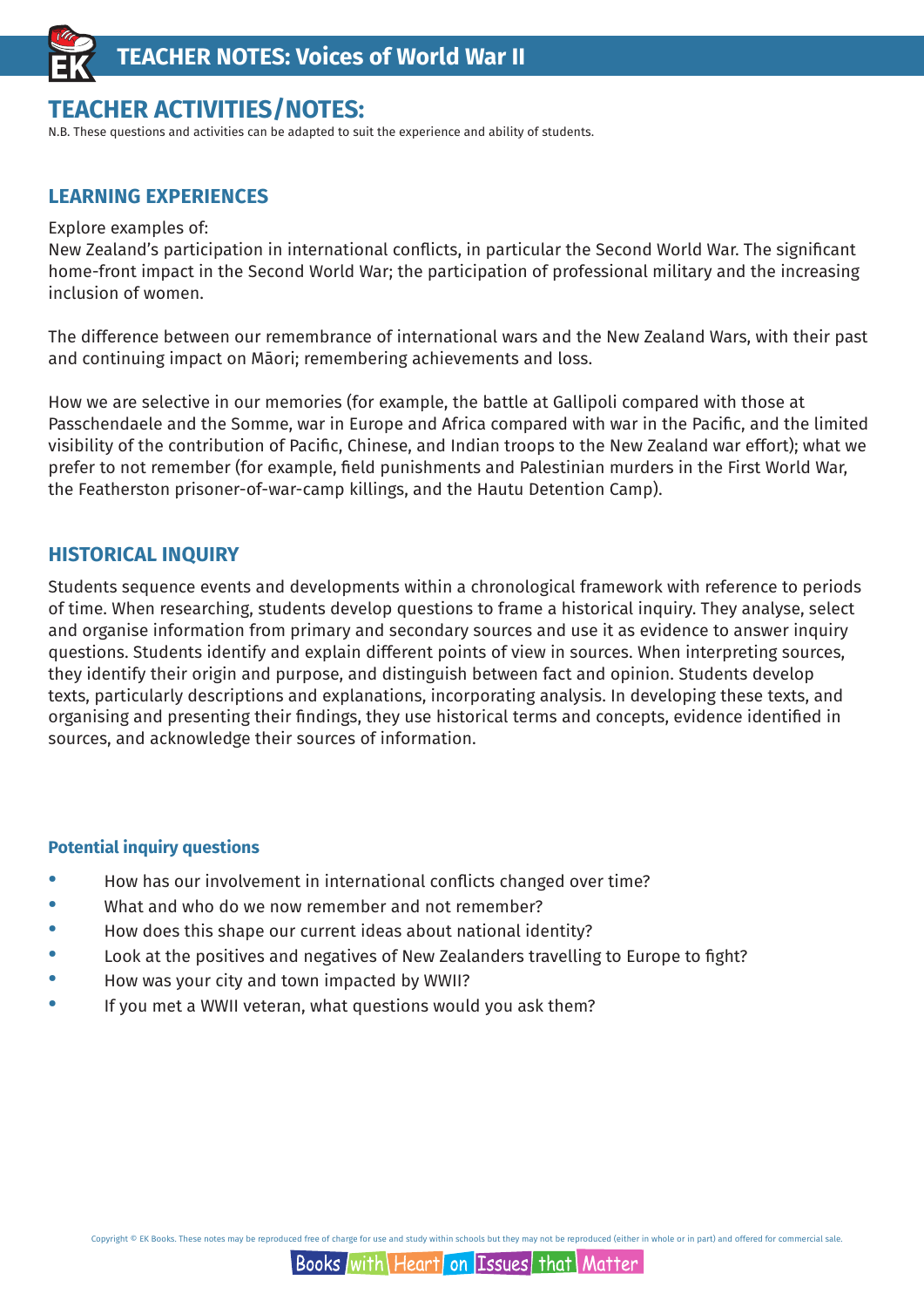

## **Scan the following QR codes to learn more about New Zealanders experiences during WWII:**



Athletics in Cairo, life in NZ, women's roles NZ, desert railways (1941)



New Zealand Marches On (1938), development of technology is helping the war effort in NZ



Americans arriving in NZ, from an American perspective (1943)



Differences between NZ and Britain, food (1944)



Soldiers Go to Sea (1941)



Wings over New Zealand, NZ Air Force (1941)



Soldiers return home, Māori battalion etc 1945



NZ Army in Italy, Winter Front (1944)



New Zealand is Ready, 1941

RNZAF In the Pacific - part 1 (1943)



RNZAF In the Pacific - part 2 (1943)

### **MORE ACTIVITIES**

Covid-19 and the New Zealand experience in WWII

The role of the Red Cross during WWII

The Māori Battalion, Fact sheets and activities